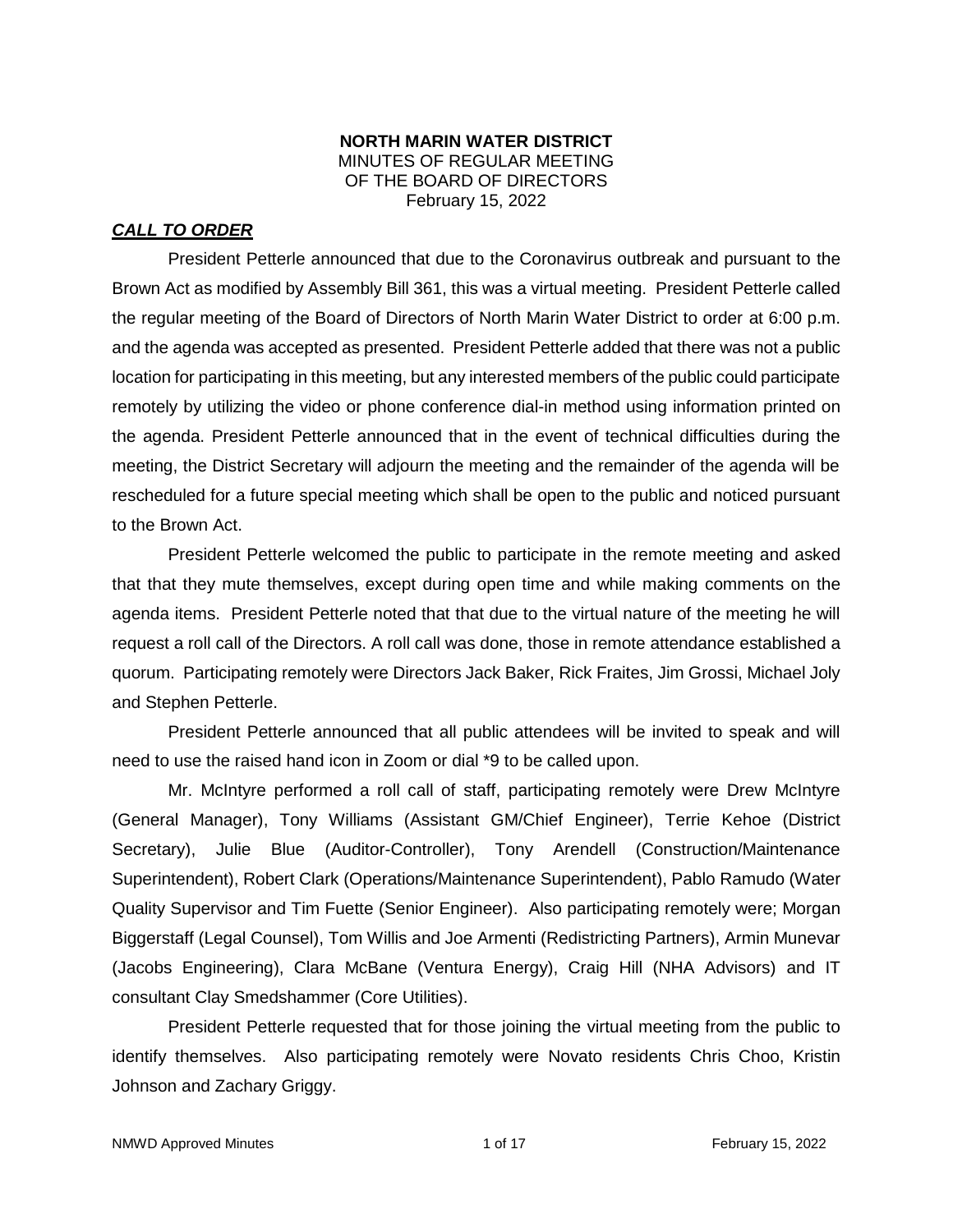#### *MINUTES*

On motion of Director Joly seconded by Director Baker, the Board approved the minutes from the January 25, 2022 Regular Board Meeting by the following vote:

AYES: Director Baker, Fraites, Grossi, Joly and Petterle

NOES: None

ABSTAIN: None

ABSENT: None

### *MINUTES*

On motion of Director Joly seconded by Director Baker, the Board approved the minutes from the February 1, 2022 Regular Board Meeting by the following vote:

AYES: Director Baker, Fraites, Grossi, Joly and Petterle

NOES: None

ABSTAIN: None

ABSENT: None

# *REDISTRICTING PROCESS PUBLIC HEARING NO. 2: Review and Receive Public Input on Current Electoral Division Maps*

Mr. McIntyre provided an overview of the 2019 redistricting process. Mr. McIntyre noted that on August 6, 2019, the Board adopted corrected Ordinance No. 38 to transition from an atlarge to a division-based election system in conformance with the California Voting Rights Act of 2001 and pursuant to California elections Code Section 22000 et seq., the Board must review its electoral division boundaries, following the federal census that occurs every ten years. Mr. McIntyre noted that that although the existing Division Map is only two-plus years old, the 2020 census trigged full redistricting review. Mr. McIntyre stated that that on December 7, 2021 the Board received a report from staff and legal counsel regarding the 2020 Census, which did not reveal significant population shifts that require adjustments in division lines, and in fact indicated improved population balance among the District five electoral divisions. He noted that the current total deviation among all districts using 2020 census data is 7.7%, well within the constitutional standard. Mr. McIntyre reminded the Board that on January 18, 2022 the Board held the first public hearing and received public comment and discussed the draft map, noting the Board did not instruct special counsel or the demographer to revise the draft map or provide any additional draft maps. He added that the staff developed a public outreach strategy to help inform the public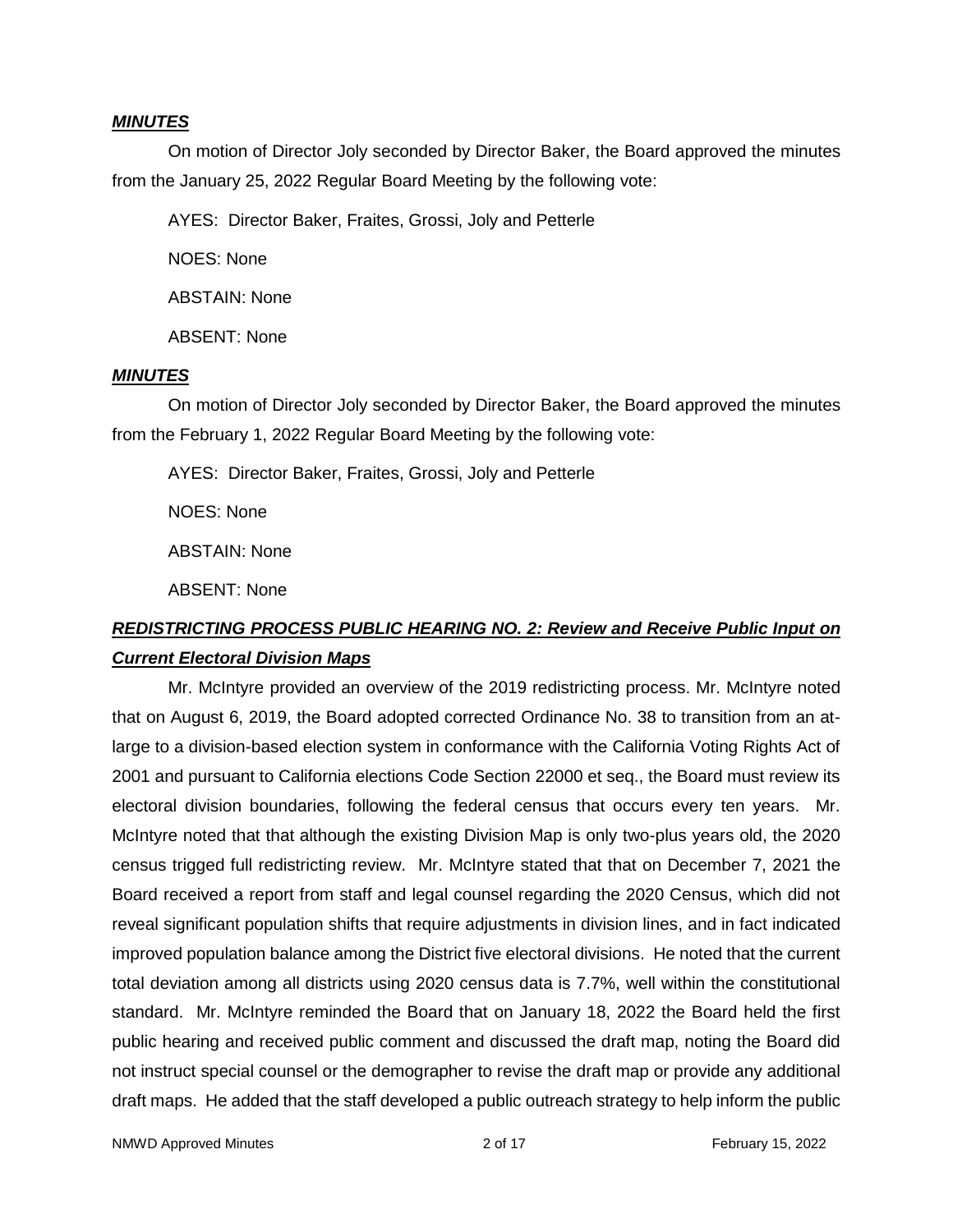on the division-based elections and to encourage and obtain feedback. Mr. McIntyre reported as a result of its public outreach, on February 9, 2022, the District received two alternative draft maps from Novato resident Zachary Griggy. Mr. McIntyre stated that based on what has been presented, he believed the District's current electoral deviation boundaries are consistent with the US and State Constitutions, and federal and state laws. He noted that the total deviation has decreased from 9.3% in the 2010 census to 7.7% in the 2020 census. Mr. McIntyre stated that that deviation has improved, therefore why change the boundary such that some voters currently in Division 1 or Division 5 will no longer be able to vote in this Fall's election and will need to wait for a longer period of time. Mr. McIntyre added that many customers have already learned what division they are in and a change now would just create more confusion. Additionally, he noted that all maps are infinitely perfectible and have both pros and cons.

A Public Hearing and a presentation on the redistricting process was given by Joe Armenti from Redistricting Partners. The presentation covered a range of topics and expanded on the technical aspect of the redistricting process. Mr. Armenti discussed: the concept of redistricting, the principles and criteria for Special Districts: utilizing the U.S. Census decennial file to determine equal population, voting rights and local government lines that supports contiguity, compactness and communities of interest. Mr. Armenti stated that in the current map one of the biggest considerations was to keep the island together and rural areas out the city boundaries, which in turn created a minimum of neighborhood splits and a balance of population. Mr. Armenti added that the current map deviation of 7.7% also allows room for future growth. Mr. Amended reminded the Board the initial redistricting presentation was on December 7, 2021, the first Public Hearing was on January 18, 2022, and now followed by a second Public Hearing. He noted that if the Board decides to go forward with the current lines, an approval could be decided.

President Petterle asked if there were any comments or questions from the Directors. Director Joly asked what the compared deviation numbers were between the 2019 map and the 2020 census numbers. Mr. Armenti replied that currently with the 2020 census the current map had a 7.7% deviation. Mr. Biggerstaff added that the 2019 redistricting map had a 9.3% deviation. Director Joly clarified that it was his understanding that the original map drawn which was approved by the Board is now more in alignment with the requirements. Mr. Armenti confirmed the deviation has reduced and is still within 10%. Director Joly stated that that there are other requirements to consider such as the percentage of minorities and asked if there are other concerns. Mr. Biggerstaff replied there are no voting rights issues.

President Petterle opened the public hearing at 6:17 p.m. for public comment.

Upon hearing no public comment, President Petterle closed public meeting at 6:18 p.m.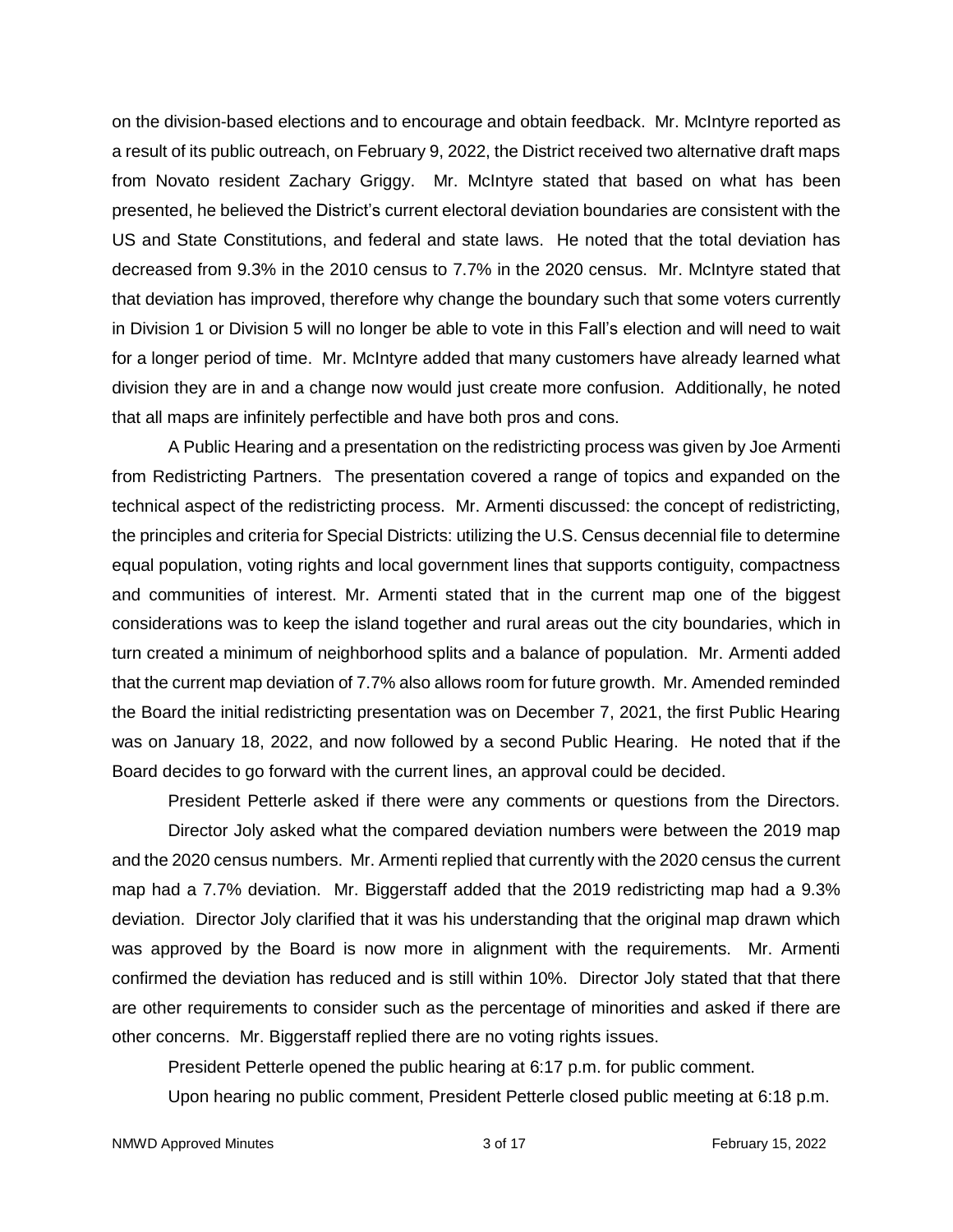President Petterle asked if there were any further comments from the counsel, consultants or Directors.

Director Joly stated that that he thought Mr. Griggy would have a comment. Director Petterle stated that Mr. Griggy was attending the meeting, however there was no hand raised for comment. Mr. Biggerstaff noted that Mr. Griggy's alternative maps were included in the agenda for Board review and consideration. Director Petterle confirmed they were included and reviewed by the Board. Director Joly stated that that he would like to thank Mr. Griggy for his hard work and commitment to provide community input. He added that after looking at all the documents, he is inclined to stay with the current map; and the current census confirmed his decision.

On motion of Director Joly seconded by Director Fraites, the Board approved adoption of Resolution 22-03 affirming the District's current electoral division boundaries, as established in corrected Ordinance No. 38, shall continue to remain in effect for the next decade by the following vote:

AYES: Director Baker, Fraites, Grossi, Joly and Petterle NOES: None ABSTAIN: None ABSENT: None

# *SONOMA WATER REGIONAL WATER SUPPLY RESILIENCY STUDY PRESENTATION NO. 2*

Item #4, Sonoma Water Regional Water Supply Resiliency Study Presentation No. 2 was presented after the General Manager's report.

Mr. McIntyre reminded the Board that at the November 16, 2021 Board meeting a presentation on the Regional Water Supply Resiliency Study was given by Jay Jasperse, Chief Engineer for Sonoma Water. He stated that that the objective of the resiliency study is to develop operational strategies and water supply capital projects to improve the regions water supply resiliency. Mr. McIntyre reported the multiyear study is being performed by Jacobs Engineering Group and should be complete this summer. He stated that due to the record drought Jacob's accelerated the work to focus on identifying potential near term drought resiliency projects to identify both short term and long-term water supply options. Mr. McIntyre introduced Jacob's Project Manager, Armin Munevar, who provided a follow-up presentation that built upon the information previously presented to the Board in November, and included a summary of modeling results and viable drought management options.

Armin Munevar's presentation on the Sonoma Water Regional Water Supply Resiliency Study focused on drought management option updates. He stated that that the Sonoma Water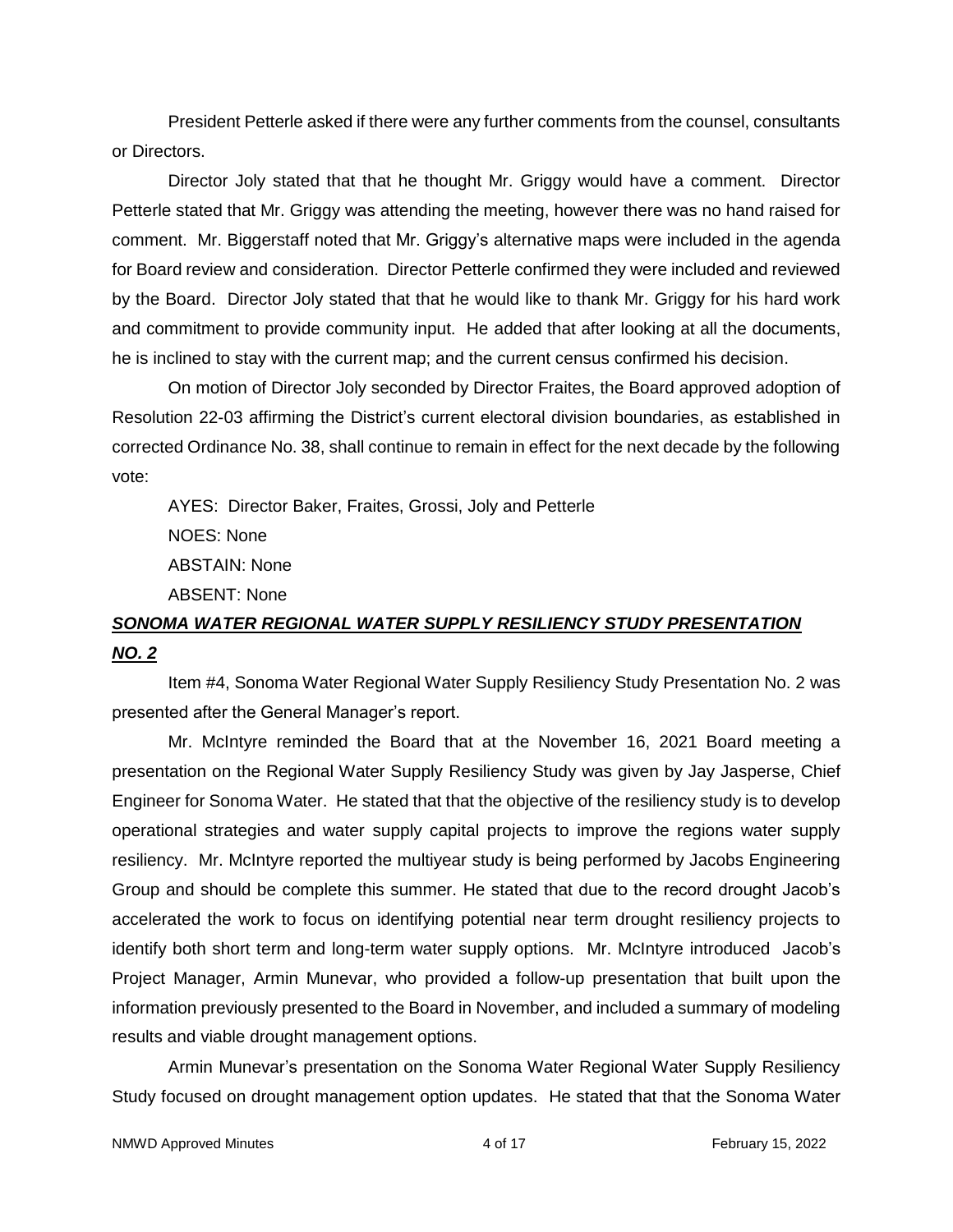Resiliency Study identifies the key factors impacting regional water supply resiliency; evaluates the current levels of resiliency; develops a decision support framework model and identifies promising opportunities for Sonoma Water and its retail customers. Mr. Munevar updated the Board on the Decision Support Model that integrates the Russian River and Potter Valley Project; Sonoma transmission system and retail customer systems. He added that the main model inputs were: reservoir and river flows; member agency demands and maximum member agency local supplies. Mr. Munevar reported the future baselines took into consideration: assumptions and simulations, as well as stress test hydrology. He noted that there are a range of drought management options which include: increasing supply; reducing demand; improving operations; along with modifying policy and regulations. Additionally, both near-term drought resiliency and long-term drought resiliency response actions were discussed. In conclusion, Mr. Muenvar stated that the next steps of the study would include: a technical memorandum on drought assessment, continued updates to the WAC/TAC; further review of long-term drought management strategies and continued with assessment of resiliency in response to seismic, wildfire, power, water quality and other identified risks.

President Petterle asked if there were any comments or questions from the Directors.

Director Joly thanked Mr. Munevar, adding his presentation was very helpful. Director Joly stated that the scenarios included 30% reduction in Sonoma Water diversions when Lake Sonoma storage is less than 100,000 AF before July  $15<sup>th</sup>$ . He asked with no rainfall in sight, could this happen this July. Mr. Munevar replied the 30% is part of the State Water Rights Agreement and is projected on fall reduction. Mr. McIntyre added that the District had a call for 30% conservation previously and we have had limitations from Sonoma Water to the tune of 25%. He added that he does not know if we will be at 30% conservation, but even if we had no more rain by this July we will still not be at 100,000 AF. Mr. Munevar confirmed, adding the risk will be in 2023. Director Joly asked when the Board could expect Phase 2 of the study. Mr. Munevar replied it will take until the end of the summer this year to wrap up all the resiliency studies.

Director Joly asked about how many years out are we in pursuing the brackish and ocean water desalination long term goal. Mr. Munivar replied there is a lot of subjection on this topic, noting that MMWD is currently looking at emergency desalination, however NMWD would push it out five plus years. Director Grossi commented desalination is a complicated issue and NMWD is probably looking at ten to twenty years out, especially when you compare it to the southern California project timeline. Director Grossi complimented the model basis with the assumption of the 1976 to 1980 historical data, noting however in 1982 we had storms and flooding so predictions are all up in the air. He stated that West Yost is doing a study for our District; however,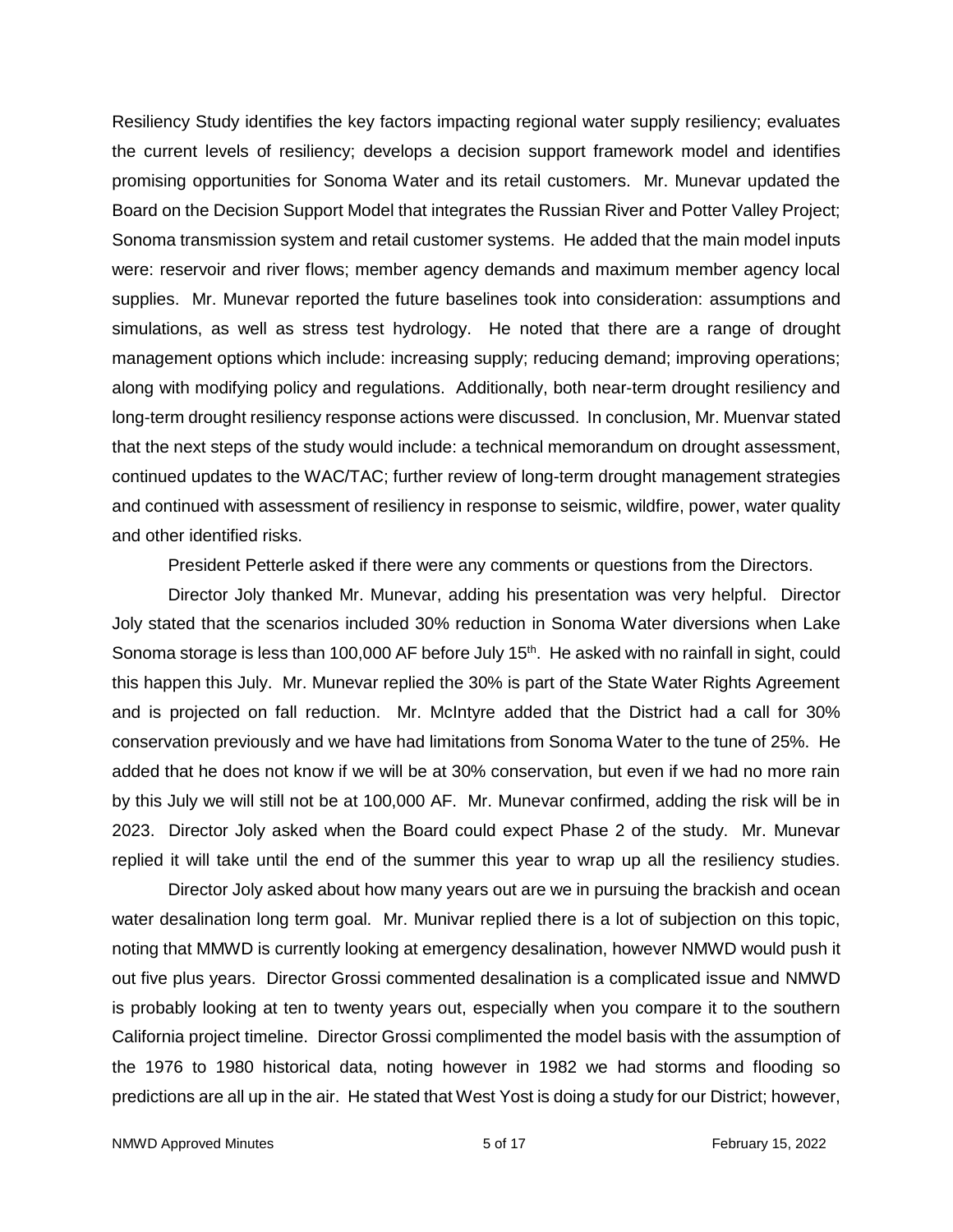the most important thing is to partner up with Sonoma Water and keep working with MMWD. Director Grossi added that there are good possibilities if we combine some of our supplies. He stated that 75% of Novato's water comes from Sonoma Water out of the Russian River and some well production, and asked Mr. Munevar if he knew how much annual flow goes through the Russian River and out to the ocean that we do not take advantage of. Mr. Munevar responded he estimated there was 5,000 to 8,000 AF potentially available, but the transmission system is the limiting factor, noting we need more places to store the water. Director Grossi stated that NMWD also needs more places to store, and in the short term we can raise Stafford, and in the long term a potential reservoir above ground. He added that MMWD has some potential with s Soulajule Reservoir and if we all pull together we can get water from one source or another. Director Grossi noted that in the report there was a water supply at the Sonoma Developmental Center and asked if that was a lot of water. Mr. Munevar stated that that it was not a large amount and the concept was to use it for recharged water.

Director Joly applauded Jacobs for itemizing the risk studies and asked about cyber security. Mr. Munevar replied that will be covered in Phase 3. Director Joly asked if they will apply a stress test. Mr. Munevar responded they will do both an individual and a cascading stress test. Director Joly asked when the Directors can expect an accumulative stress test. Mr. Munevar replied at the end of the year.

Mr. McIntyre thanked Mr. Munevar for the presentation and noted that Jacobs now has a contract with MMWD in the next four months to utilize the information that has already been gained from the study and will look at other alternatives that may be beneficial with the regional water contactors. Director Petterle stated that his concern is how to stay ahead of the planning, adding the District does not control growth. He noted that the planning agencies, Association of Bay Area Governments (ABAG) and the City of Novato will be the ones to impact supply in the next three to five years. Chris Choo (public participant) asked (via chat feature) at what level of additional population growth impacts water availability. Additionally, she stated that that the new Regional Housing Needs Allocation (RHNA) numbers allows for nearly 25,000 additional people in the Marin/Sonoma Counties. Mr. Williams replied the Jacob's model includes all future demands per each water contractor's Urban Water Management Plan (UWMP) and Mr. Munevar the model does include future demand per each UWMP. Mr. Williams stated that NMWD's UWMP included worst-case growth factors.

President Petterle asked if anyone from the public would like to speak and there was no response.

#### *GENERAL MANAGER'S REPORT*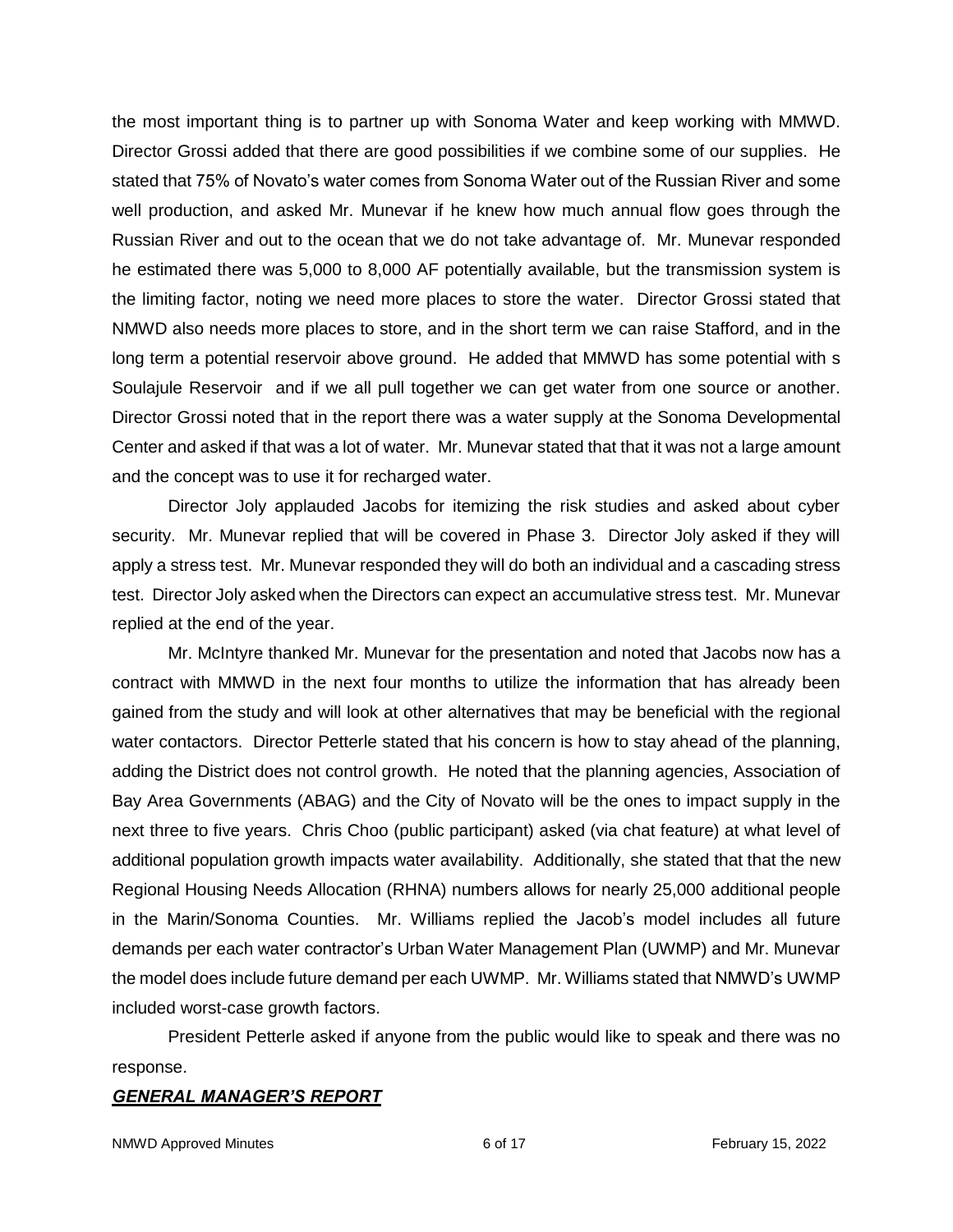### Huffman Potter Valley Project (PVP) Ad Hoc Meeting – February 14, 2022

Mr. McIntyre announced that during Monday's PVP Ad Hoc meeting a PG&E representative confirmed that they are waiting to received notice from FERC, noting that they need to file a license surrender application. Mr. McIntyre stated that PG&E expects this notice to come in after April 14<sup>th</sup>. Mr. McIntyre added that PG&E also stated that they are moving forward to repair the Potter Valley Project transformer. He noted that the estimated time for repair is eighteen to twenty-four months with a payback of five years and the surrender process will result in annual license renewals for another seven to ten years. Mr. McIntyre stated that that PG&E commented that whatever the plan is, the hope is it will be beneficial to as many stakeholders as possible. He added that during the surrender process other entities consumer proposals can take on parts of PG&E's assets.

Director Joly stated that we have a unique water supply with long term issues and asked how Potter Valley fits in with our water supply. Mr. McIntyre replied Potter Valley is important, because it fills up Lake Mendocino. He added that, as a water supply standpoint we rely on Lake Sonoma, however Sonoma Water does have to release flows from Lake Mendocino for fishery enhancement.

## Marin Municipal Russian River Winter Flows

Mr. McIntyre apprised the Board that he has been in discussion with MMWD staff and confirmed that there will be no request by MMWD to store any Russian River winter flows in Stafford Lake this year.

## Kastania Pump Station Transfer Agreement

Mr. McIntyre informed the Board that the property transfer agreement was fully executed on February 1<sup>st</sup>. Additionally, he stated that that the grant deeds will be recorded at the County of Sonoma soon.

## 2022 Revised Marin Municipal-North Marin Water District Interconnection Agreement

Mr. McIntyre reported the final revised interconnection agreement has been signed by the MMWD Board President and will be signed soon by President Petterle.

## February 14<sup>th</sup> WAC Meeting

Mr. McIntyre apprised the Board that he attended the WAC Meeting on February  $14<sup>th</sup>$ . He stated that the Regional Water Supply Study was discussed and he will give a further update later in this agenda.

Director Grossi asked about backfeeding Stafford Lake. He asked if there is no rain in March if we will backfeed again. He questioned, at what point are we cut off. Mr. McIntyre replied last summer water production was 500 AF from July to October and currently we have enough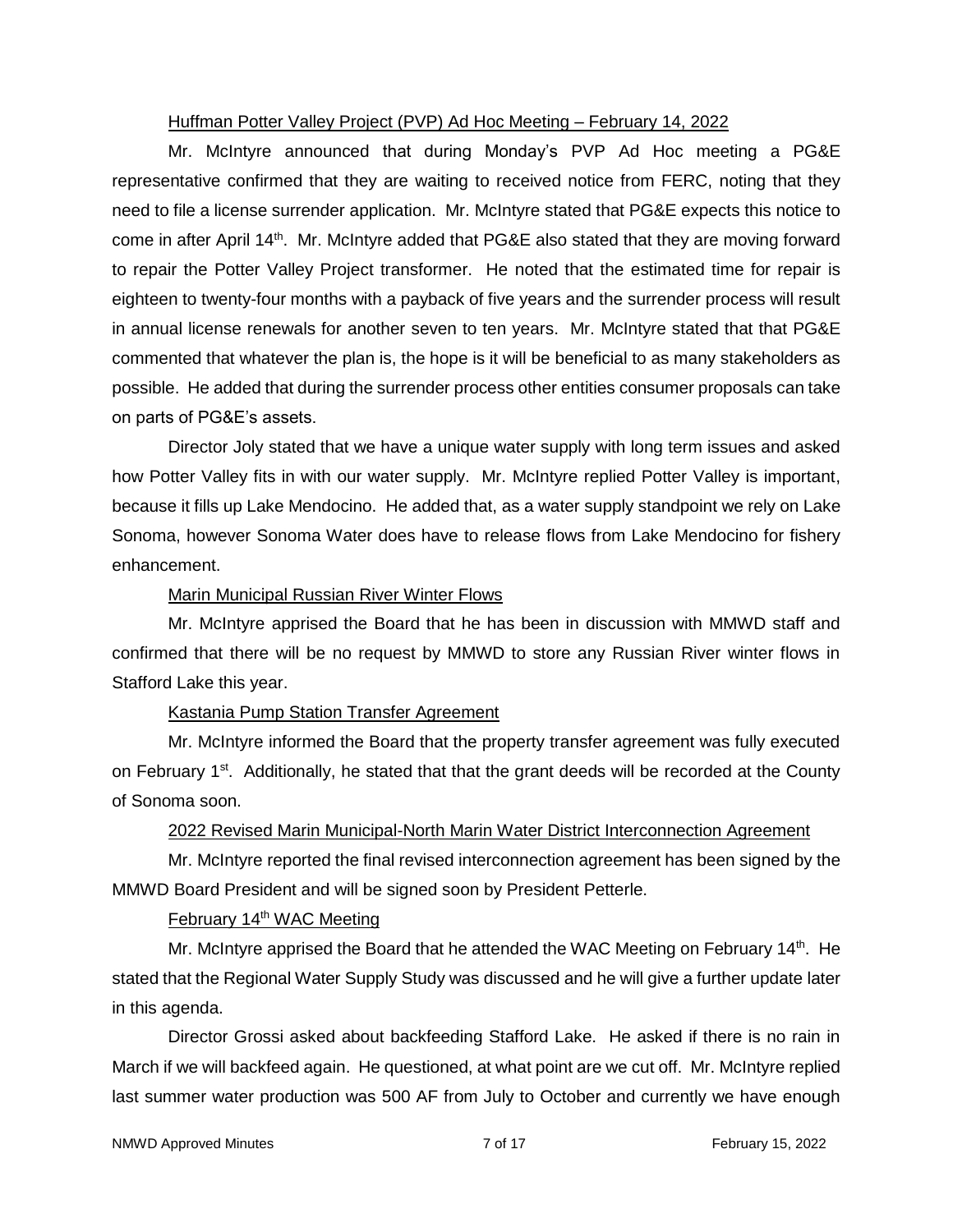water to quadruple that, therefore to store more would not be advantageous. Director Grossi agreed, noting there is a cost to backfeed. Director Joly stated that that Congressman Huffman talked about severe drought in California and asked what Congress and other groups might do to help the water supply situation. He added that in our local resiliency study West Yost stated that a desalination plant could cost \$230M or more; which is beyond our resources. He asked if people are talking about resolutions to the water supply study and not just talking about resiliency studies. Mr. McIntyre replied when talking about additional water supply development, aquifer storage and recovery, brackish water desalination all those projects could be funded with federal stimulus money. Director Joly responded that is understood, he wanted to know with fifty-two congress members in California what the plan is outside of the resiliency studies, and if they are doing something about the drought at a federal level. Mr. McIntyre replied the resiliency studies are the ground work to determine what projects will be successful and able to apply for grant money. Director Joly asked what the timeline was for Sonoma Water's study. Mr. McIntyre replied the entire project will be finished this summer, noting over the next couple of months it will identify the near-term projects, noting the future long-term projects will require more detailed analysis.

### *OPEN TIME*

President Petterle asked if anyone from the public wished to bring up an item not on the agenda and there was no response.

#### *STAFF/DIRECTORS REPORTS*

President Petterle asked if any Directors or staff wished to bring up an item not on the agenda and the following were discussed.

Ms. Kehoe reminded the Board that completion of the Ethics Training and the Form 700's are due April 1<sup>st</sup>.

Mr. Clark alerted the Board that the District received a notice of heightened awareness from the federal government warning of possible cyber-attacks due to the Russian and Ukraine conflict. Mr. Clark reported that he checked with the District's IT consultant, CORE Utilities, and we are protected. Director Joly asked Ms. Blue if there were any financial risks with a cyberattack. Ms. Blue replied that the security of our financial software is protected.

Director Petterle stated that this is the worst drought in a 1200-year period per a recent newspaper article, the drought is not over and we need to prepare for a dry future and not rely on hope. Director Grossi stated that we need to be prepared so when a big storm does come we are ready to catch all the water.

## *MONTHLY PROGRESS REPORT*

The Monthly Progress Report for January was reviewed. Mr. McIntyre reported on key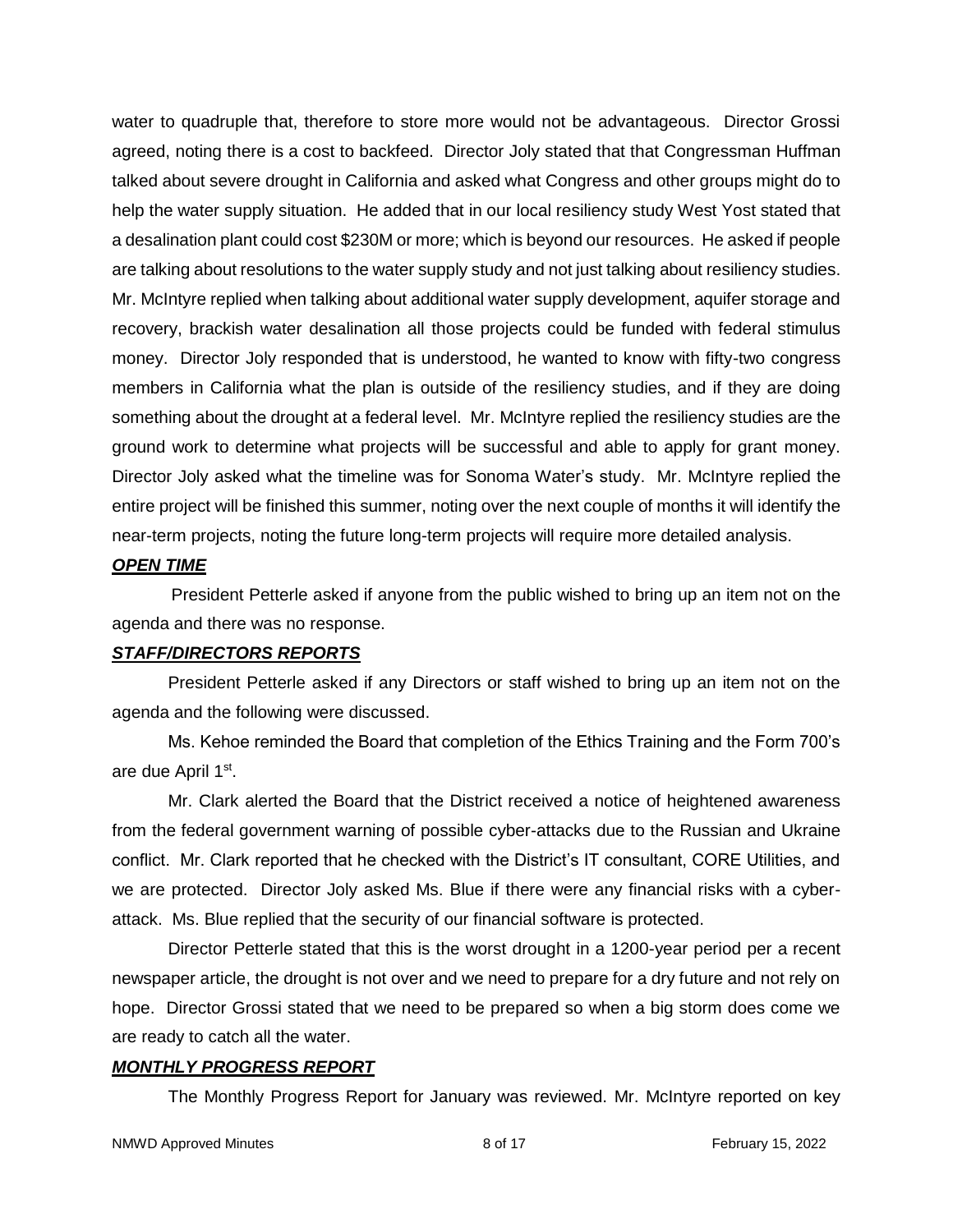areas such as water production, local and regional lake/reservoir capacity, Oceana Marin effluent, safety, COVID financial impacts and delinquent bill impacts, and customer complaints and service orders.

Ms. Blue reported on the January 2022 Investments, where the District's portfolio holds \$25.9M earning a 0.28% average rate of return. She noted that that during January the cash balance decreased by \$460,000 and the LAIF rate was at 0.23%. Ms. Blue apprised the Board that a two-year CD matured earning \$8,000 in interest at a 1.75% interest rate. She added that the District purchased a \$240,000 two-year CD at .75% and as the interest rates increase she will continue to diversify the portfolio.

Director Joly asked about the unrestricted cash balance versus the restricted balance and asked why it is restricted. Ms. Blue replied the cash set aside in reserves has a purpose, as an example she noted that the SRF loan requires a certain amount of cash set aside. Director Joly asked how much is really in a reserve and how much is available. Ms. Blue directed Director Joly to the financial statement where there is a breakdown of cash, both restricted and unrestricted.

#### *CONSENT CALENDAR*

On the motion of Director Fraites , and seconded by Director Baker the Board approved the following items on the consent calendar by the following vote:

AYES: Director Baker, Fraites, Grossi, Joly and Petterle NOES: None ABSTAIN: None ABSENT: None

## *RE-AUTHORIZING MEETINGS BY TELECONFERENCE OF LEGISLATIVE BODIES OF NORTH MARIN WATER DISTRICT*

Resolution 22-04 will extend the continuation of teleconference meetings and "Finding Proclaimed State of Emergency, that Local Officials Continue to Recommend Physical Distancing, and that Meeting in Person Would Present Imminent Risks to the Health or Safety of Attendees; and Re-Authorizing Meeting by Teleconference of Legislative Bodies of North Marin Water District" from February 15, 2022 through March 17, 2022 pursuant to Brown Act provisions. *AMEND CONTRACT WITH KENNEDY/JENKS CONSULTANTS – GENERAL SERVICES AGREEMENT*

The Board approved to amend the general services agreement contract with Kennedy/Jenks Consultants. Kennedy/Jenks provides hydraulic modeling services for support of both large developer projects as well as District Capital Improvement Projects.

## *ACTION CALENDAR*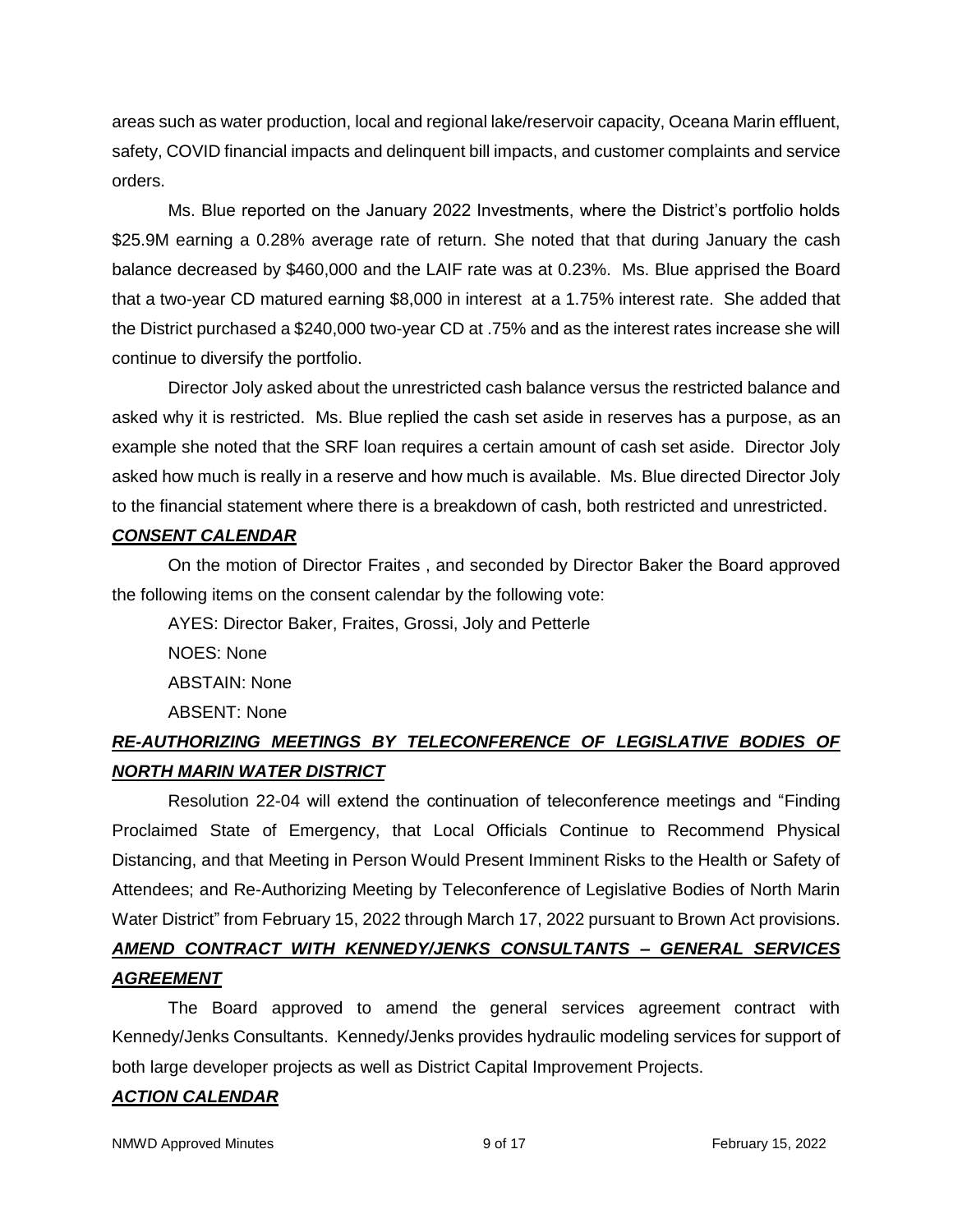Item #14, Administration and Laboratory Upgrade Project Financing Alternatives was given before Action Item #11, NMWD Administration and Laboratory Upgrade Project – Approve Bid Advertisement.

# *NMWD ADMINISTRATION AND LABORATORY UPGRADE PROJECT – APPROVE BID ADVERTISEMENT*

Mr. Williams reported that that the current NMWD Administration and Laboratory Upgrade Project cost estimate is \$12,866,000 which includes a cost escalation factor of approximately \$495,000. He noted that there is no financial impact until the construction project is awarded. Mr. Williams also highlighted as a cost control measure there is an estimated \$325,000 cost for three alternate items that can be deferred or tackled in a different way if the bid comes in higher. He added the architect plans on submitting a set of back check plans to the City of Novato to secure the permit, noting CEQA is exempt, filed and secured. Mr. Williams stated that he hoped to advertise next week with a tentative bid opening at the end of March. He noted that coordination of the final financials with the contract award could occur at the April 5<sup>th</sup> or April 19<sup>th</sup> Board meeting. Mr. Williams added that per NMWD specifications there is a 60-day opening to make the award, but he would like to keep the schedule moving forward. Mr. Williams apprised the Board that the cost estimate was done by a third-party estimator with an escalation factor which was built in due to the current market.

President Petterle asked if there were any comments or questions from the Directors.

Director Grossi asked who the estimator was. Mr. Williams replied it was Mack-5. He added that they have worked with the architect in the past and he was very impressed with the forty-five-page detailed estimate. Director Grossi commented that the main thing is to get this going quick so we can lock into the current interest rates. Director Joly announced they are saying interest rates could go up 1% by July, Goldman Sachs is predicting higher; noting we need to look at the inflation number. He asked if \$13M was the hard cost for the project. Mr. Williams confirmed, stating the \$16M includes the cost of the architect, construction manager and other miscellaneous soft costs. Ms. Blue added that the District will be directed to go for the full \$16M in funding, there is a 3.5% contingency and a 9% inflation rate. Mr. Williams added that there is already an inflationary cost built in for any additional inflation. Director Joly stated that this is important, because the inflation numbers could go sky high. Director Petterle stated that he has worked with Mack 5 in the past and they were way off on a project; however, it was a strange project. He added that on the next project he was very pleased with their work. Director Petterle added that he was also pleased to see a Construction Manager was incorporated. Mr. Williams replied Naomi Weatherstein has been a fantastic support, she has been with us since the start of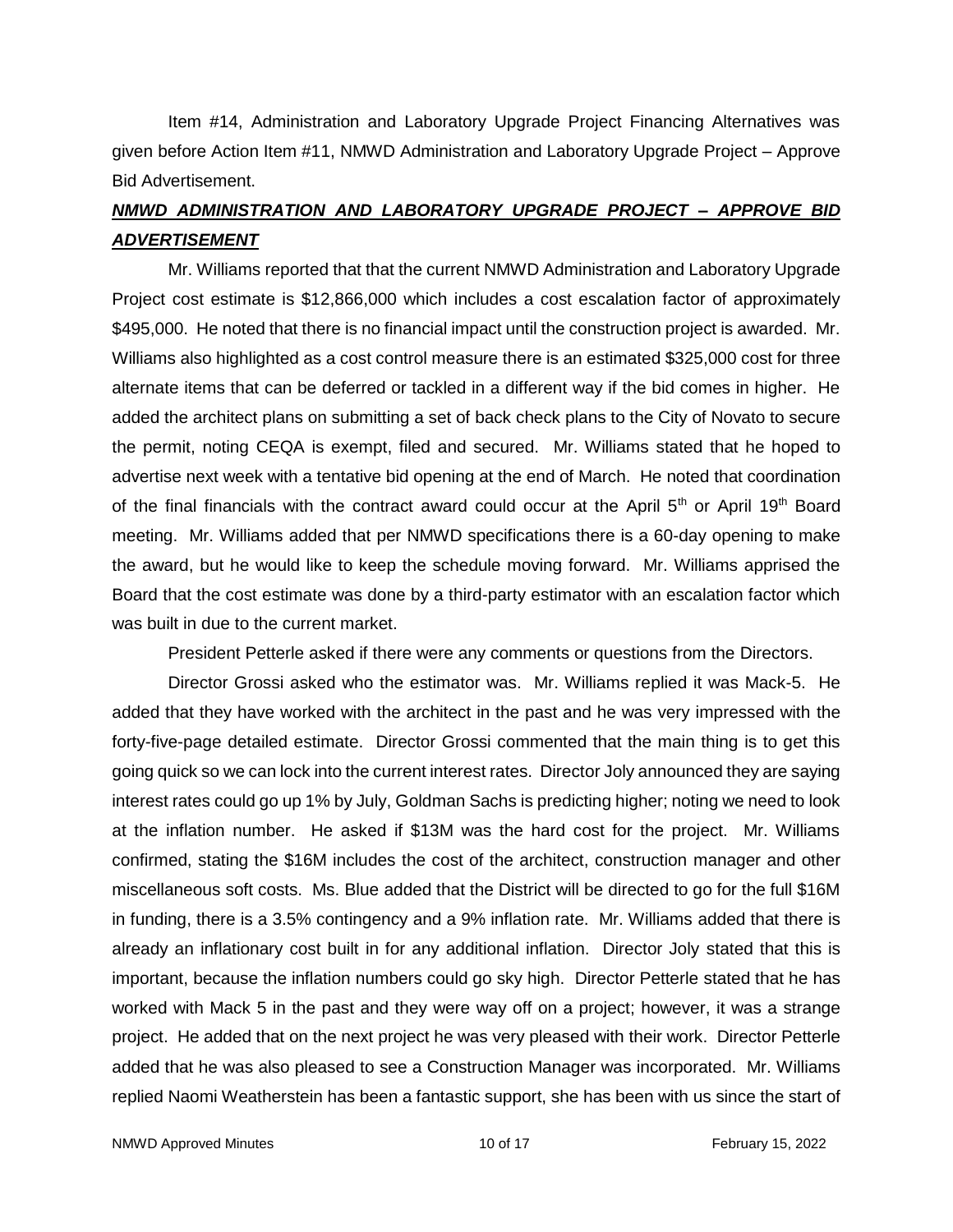the design and will continue through the construction phase. Director Petterle stated that this is a smart move as it will eliminate problems down the road. Director Joly asked if this will be one of the largest debt financing projects in the District's history. Mr. McIntyre replied, it is one of them, noting Stafford Lake was \$15M and the Recycled Water Project was \$30M.

Director Joly stated that the project has merit. He stated that he was very impressed with the Jacobs report that listed water supply risk sensitivities, noting water utilities with low water sales will have more of an impact. Director Joly stated that he would love to understand what the risks are, noting we have not had a seismic event in a long time. He added that, if we spend \$16M on a new building that is a lot to tie up, with only \$19M left. Director Joly stated that in the next quarter he would like to see an analysis of our debt and how it would relate to seismic, power and wildfire events. Ms. Blue clarified that the cost is \$16M which would leave \$19M additional funds. Director Joly stated that he was aware of that. Director Grossi stated that he understood what Director Joly was saying, but the probability of a catastrophic fire or flood puts us in a position that we need to understand occurs once in a hundred years or more. He added that the District has the capacity to fund, if we need to go to the voters we could get what was needed to supplement our system. Director Joly stated that in reference to the West Yost study, we do not have the final analysis of the cost. He added that we don't know what the cost of additional water supply will be; noting MMWD is throwing around a large number. Director Petterle stated that in a catastrophic event money is available from the federal government, it is always a risk and a balancing act and he appreciates Director Joly's comments. Director Fraites stated that we need to make it crystal clear to our customers the reason why we are doing this is because the lab needs an expansion and the building is over fifty years old. Director Petterle agreed that it is a point well taken and stated that Kiosk should be working on this. Mr. Williams noted to keep in mind that this is not about providing a nice new office for staff, it is the hub of how we manage the District. He added that the project includes seismic upgrades, backup power, a brand-new lab, and updated and centralized SCADA system. Mr. Williams emphasized that the District office is a centralized location and the nerve center of the District operations and the most important tool in the tool box. Director Grossi asked if we were using an emergency building code. Mr. Williams replied we are using one level below. Mr. McIntyre reminded the Board the there was a recent tour of our facilities by three Directors of Coalition of Sensible Tax Payers (COST). He noted that at the end of the tour they commented that is was apparent to them that there was a critical need for the renovation as the infrastructure was aging. He added that staff will continue to have Kiosk keep the public apprised. Director Joly stated that we are doing the resiliency studies, looking at all the risks, we have bond capacity and we are being responsible. He added that it is a tough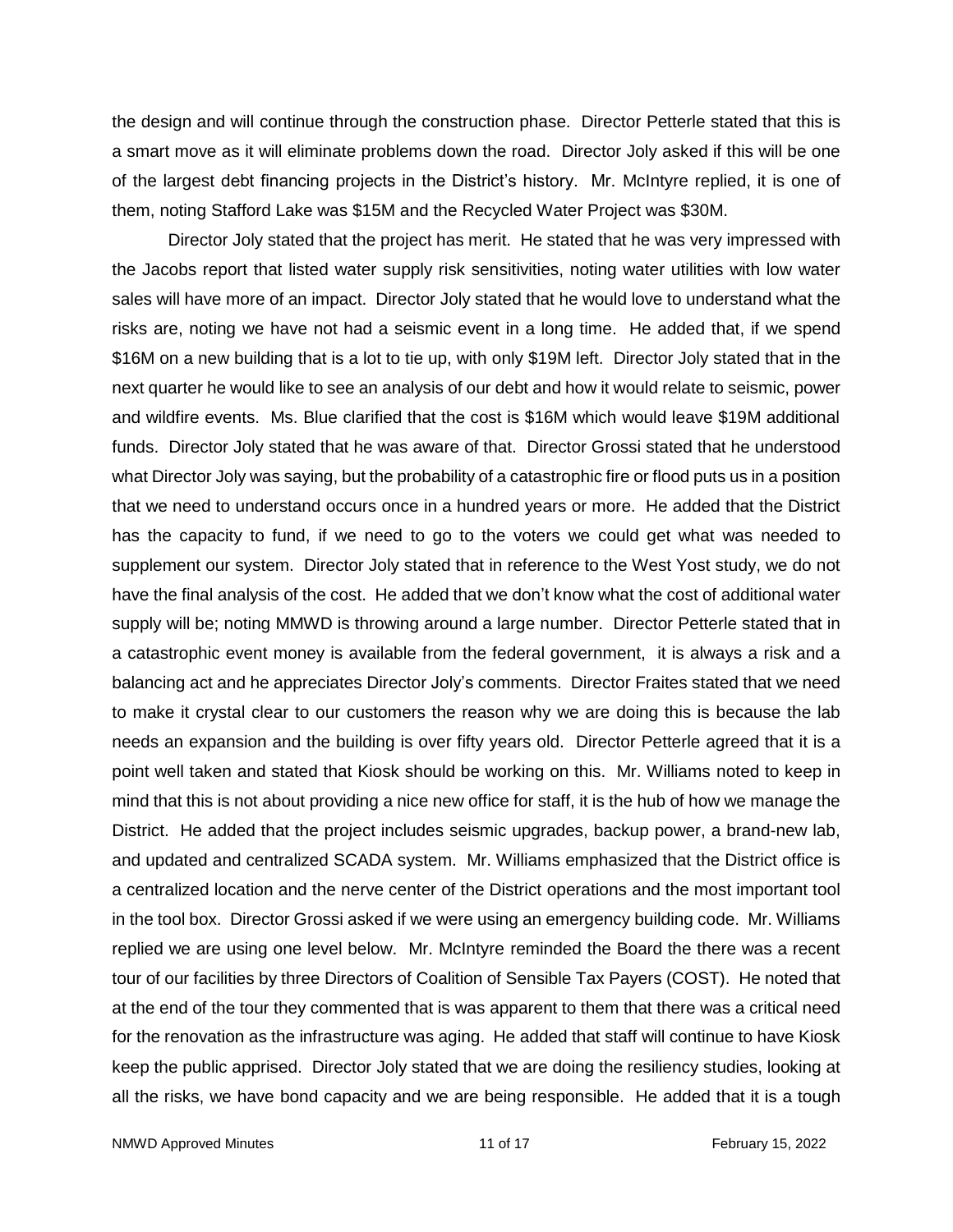decision we need to make and he is sure the public will understand. Director Petterle noted that the cost will not get any cheaper and the renovation needs to be done, so this is the time.

President Petterle asked if anyone from the public would like to speak and there was no response.

On the motion of Director Grossi, and seconded by Director Fraites the Board authorized bid advertisement for the NMWD Administration and Laboratory Upgrade Project by the following vote:

AYES: Director Baker, Fraites, Grossi, Joly and Petterle

NOES: None

ABSTAIN: None

ABSENT: None

# *NMWD ADMINISTRATION AND LABORATORY UPGRADE PROJECT – TEMPORARY LEASES*

Mr. Williams announced that original Attachment 1 had been removed to comply with the disclosure law with the Buck Institute. He stated that this item addressed two temporary arrangements. The Administration Department, Engineering Department and key Operations staff would relocate to the Wood Hollow Office Complex and the temporary lab space will be located at the Buck Institute. Mr. Williams added that that the Wood Hollow lease will come back to the Board for ratification, as staff are still going over the terms. He noted that that there is no obligation for a long-term lease, other than the loss of the deposit if the District decides not to go forward at the time of ratification. In conclusion Mr. Williams requested the Board give authorization to the General Manage to execute a License and Services Agreement with the Buck Institute and allow the General Manger to sign an Office Lease Agreement with 100 Wood Hollow Drive, LLC.

President Petterle asked if there were any comments or questions from the Directors.

Director Joly asked if the \$175,000 included the soft costs and Mr. Williams confirmed.

President Petterle asked if anyone from the public would like to speak and there was no response.

On the motion of Director Joly, and seconded by Director Fraites the Board authorized the General Manager to: 1) execute the License and Services Agreement with the Buck Institute; and 2) sign the Office Lease agreement for the Wood Hollow Office Park, once finalized by the following vote:

AYES: Director Baker, Fraites, Grossi, Joly and Petterle NOES: None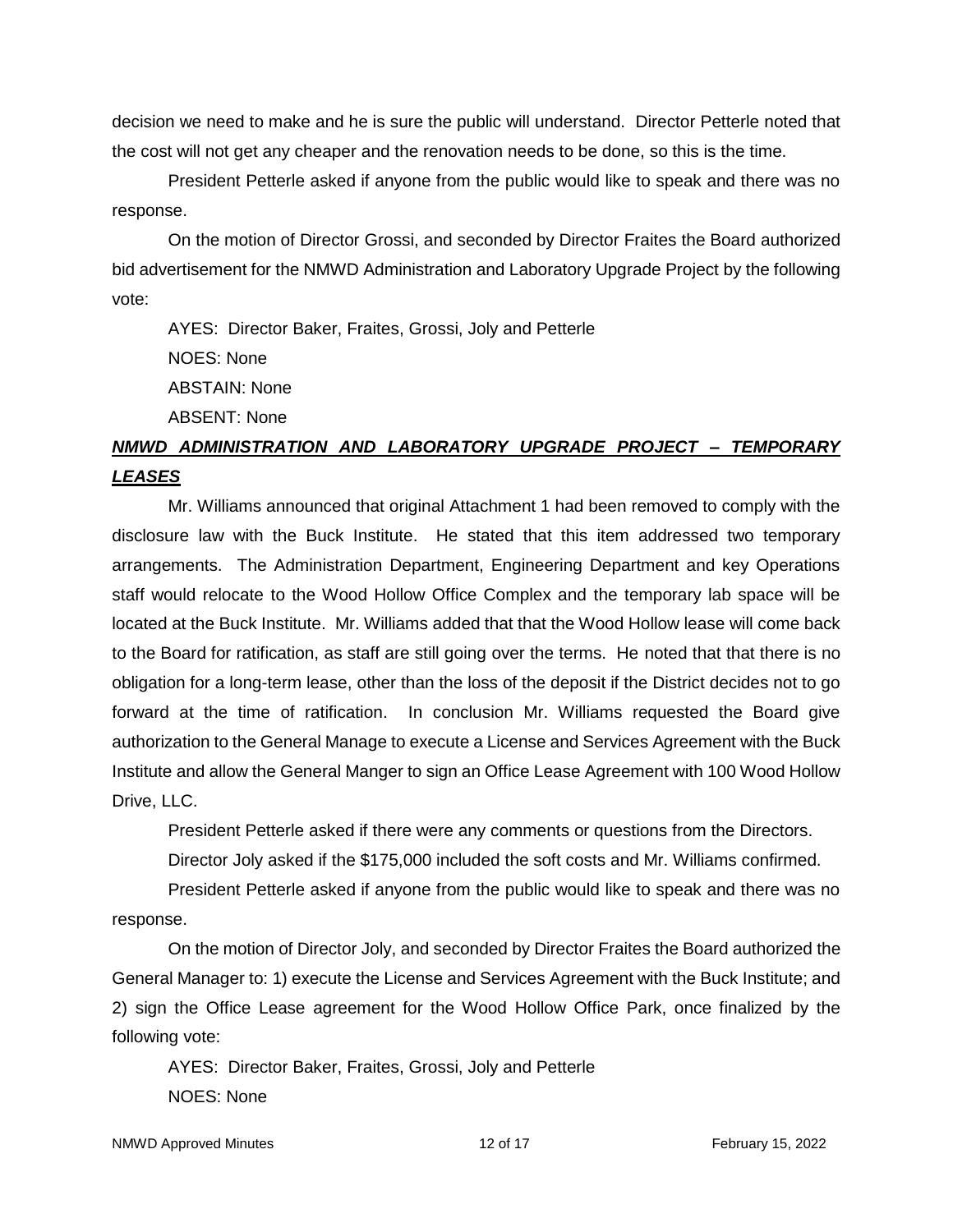ABSTAIN: None

ABSENT: None

#### *SAN MARIN PUMP STATION BATTERY BACKUP SYSTEM*

Mr. Clark reminded the Board that at the January  $18<sup>th</sup>$  Board of Directors meeting staff presented a report on the District's San Marin Pump Station proposed battery backup system funded through the California Public Utility Commission's Self Generation Incentive Program (SGIP). Mr. Clark stated that Ventura Energy, a project owner and developer of energy storage projects approached the District with an opportunity to receive the project for no cost to the District. He added that the incentive program funds are pending submission of the Energy Services Agreement. Mr. Clark stated that this program would allow the District to defer cost, with PG&E's peak demand program in which the battery backup would flatten the load. He noted that staff and legal counsel have reviewed the proposed revised agreement and the contract has been found to be satisfactory. Mr. Clark added that the hope is to be on tract and operating by fall of this year.

President Petterle asked if there were any comments or questions from the Directors.

Director Grossi stated that this backup system would not just fill in like a generator it would benefit us continuously. Mr. Clark added that Ventura Energy will provide the software and we won't even notice we are not getting the power from PG&E, but instead from the battery pack. Director Grossi stated that it is similar to what the College of Marin has, they pull the power at night and use it during peak times during the day. Mr. Clark confirmed it is a similar set up. Director Petterle asked Ms. McBane if she had anything she would like to say. Ms. McBane thanked the Board and replied that she is looking forward to working with the District on this project.

President Petterle asked if anyone from the public would like to speak and there was no response.

On the motion of Director Grossi, and seconded by Director Baker the Board authorized the General Manager to enter into contract with Ventura Energy for the installation of a Tesla Battery Energy Storage System at the San Marin Pump Station by the following vote:

AYES: Director Baker, Fraites, Grossi, Joly and Petterle NOES: None ABSTAIN: None ABSENT: None *INFORMATION ITEMS*

#### **ADMINISTRATION AND LABORATORY UPGRADE PROJECT FINANCING ALTERNATIVES**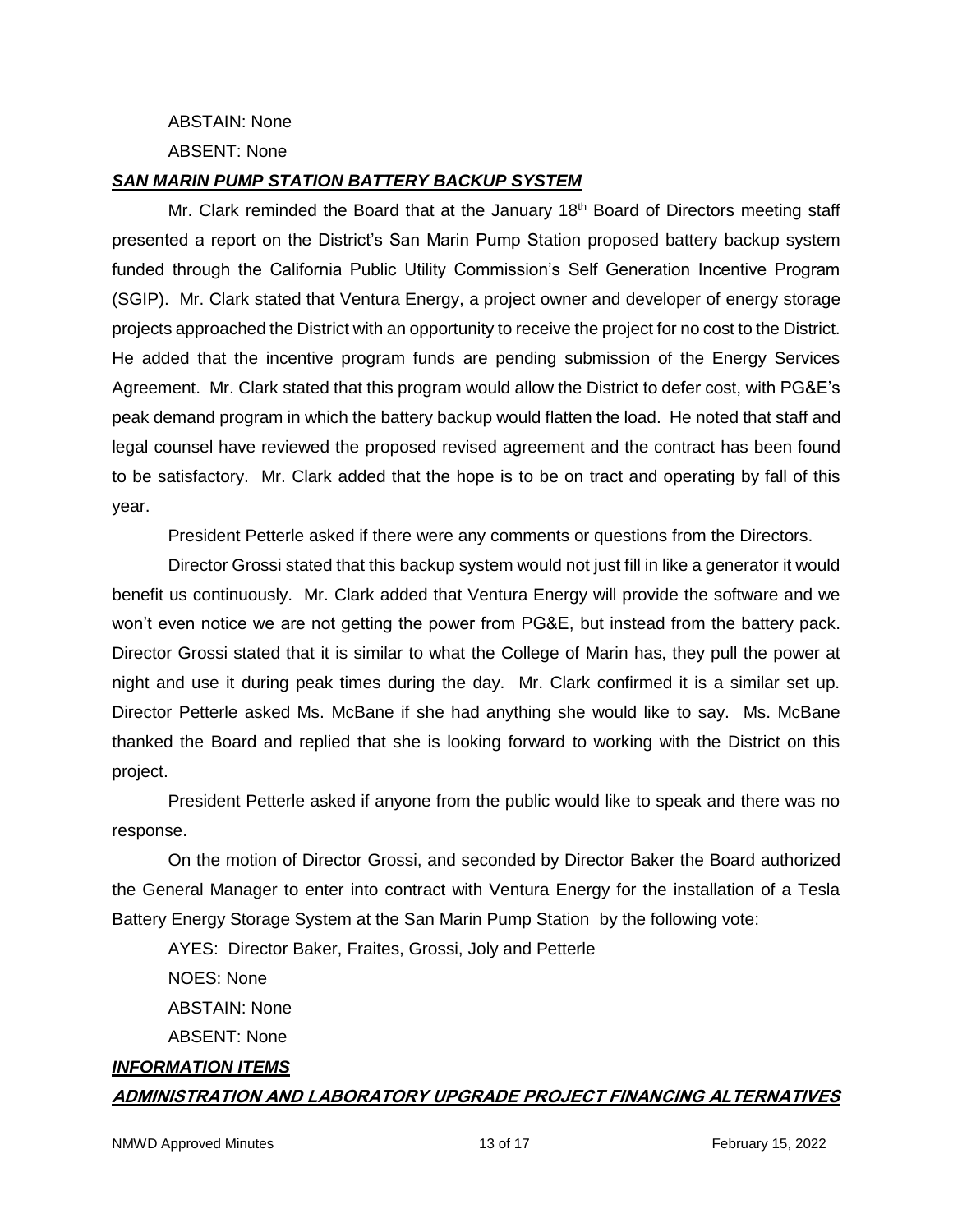This item was reviewed early in the agenda.

Ms. Blue reminded the Board that in a separate memo the Board was requested to approve a total bid estimate of \$16M for the Administration and Laboratory renovation project. She stated that she has been working with Craig Hill from NHA Advisors to explore the District's financial options and alternatives. Ms. Blue introduced Mr. Hill, Managing Principal of NHA, who gave a presentation to the Board. She requested after the presentation the Board give direction to staff and NHA to proceed with the financing of the Administrative and Laboratory Upgrade Project.

As part of the presentation, Mr. Hill gave options which included; projected interest rates and additional debt capacity. He discussed: project funding needs; revenue and expenditure projections; project funding sources; proposed financing options; the debt service coverage ratio calculation; District bonding capacity and policy/process considerations. Mr. Hill stated that they would like to start the financing process to bring back to the Board as an action item at the same time the construction award is proposed.

President Petterle asked if there were any comments or questions from the Directors.

Director Joly stated that the authorization of bid is for April  $5<sup>th</sup>$  to the 19<sup>th</sup> and asked if that is within the funding timeline. In response, Mr. Hill confirmed that the first step is to put together a credit package and then seek bids. Director Joly asked what the bond rating is now. Ms. Blue replied there is no official bond rating, because you have to go through the process to get the rating. Director Joly stated that he liked the fact that there was a conservative estimate of connection and developer fees. He added that it makes the balance sheet cleaner and lenders more comfortable. Mr. Hill replied that was a very astute observation, the recommendation on long term capital assets is to finance for up to thirty years, because there is less pressure on the cash flow and less pressure to push rates up earlier than necessary.

President Petterle asked if anyone from the public would like to speak and there was no response.

Director Petterle thanked Mr. Hill for his informative presentation, and stated that he found it to be very helpful.

# **REINSTATEMENT OF WATER SHUT-OFFS AND STATE WATER ARREARAGE PAYMENT PROGRAM STATUS**

Ms. Blue updated the Board on the status of the reinstatement of water shut-offs and state water arrearage payment program. Ms. Blue stated that now that the arrearage payments have been applied and the restrictions to suspend water shut-off due to non-payment have been lifted, the District will begin water shut-offs in mid to late March 2022. Ms. Blue apprised the Board that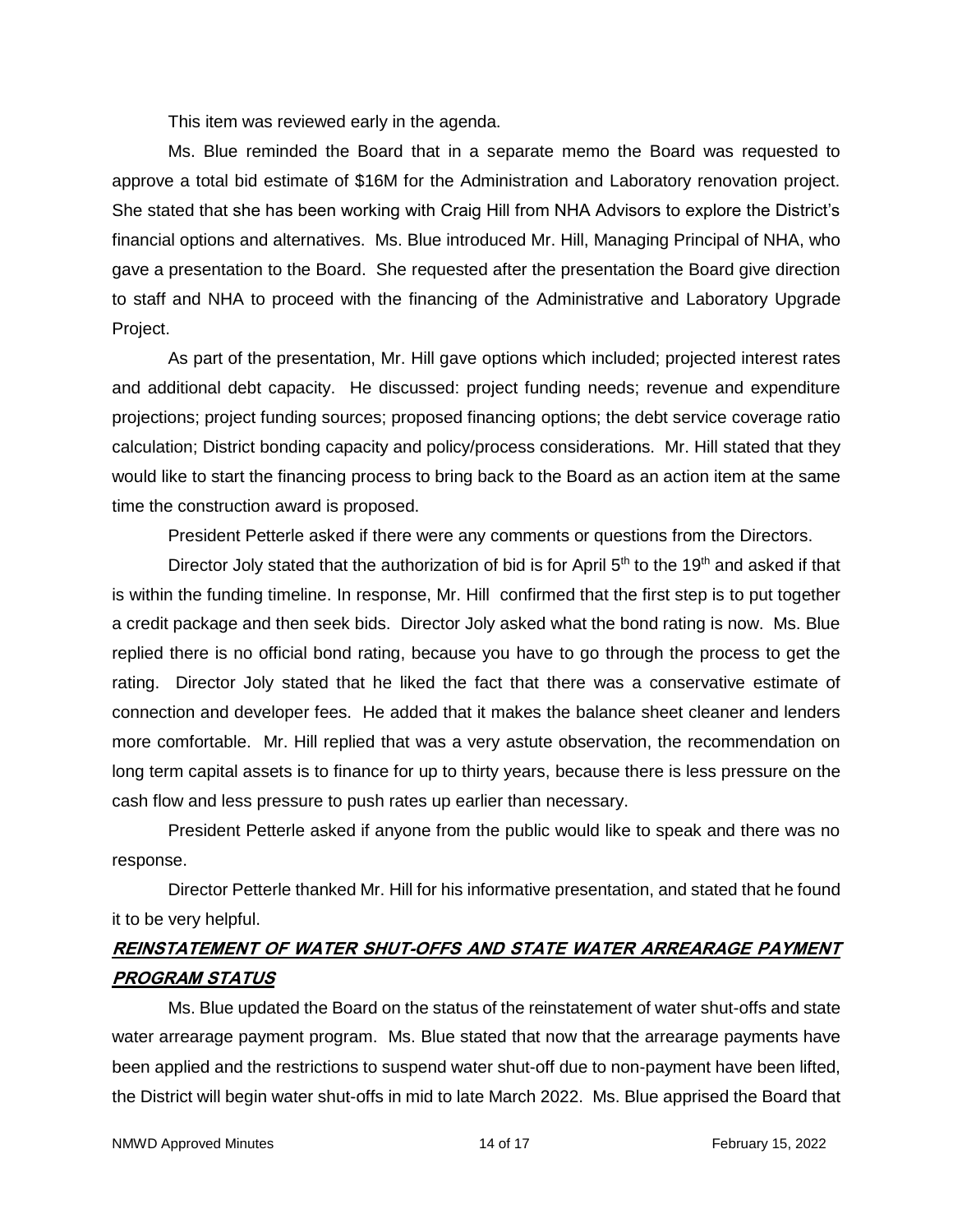there are over 450 customers per District policy that are eligible for shut off for nonpayment. She added that the next step is to mail out a letter notifying those customers of their balance due and notify them of their risk of shut off. Ms. Blue noted that the letter will also inform them of the District's payment plan and low-income plan options. Ms. Blue stated that once the letters go out she hopes the list will decrease, and then systematically staff will shut off the customers that do not respond to the communication.

President Petterle asked if there were any comments or questions from the Directors.

Director Grossi asked how it was decided which accounts were credited. Ms. Blue responded it was based on the billing dates, the unpaid balance due during the period of March 2020 through June 2021. She added that the state's goal of the arrearage program was to reduce the number of customers that would be shut off due to nonpayment, but due to the time period it only reduced the amount due per customer. Director Grossi asked how many delinquent customers the District has. Ms. Blue replied that there was about 450 at the time of the memo. Director Joly asked pre-pandemic how many customers were on the shut off list regularly. Ms. Blue responded 20 to 30 a week, noting some customers were always on the list and it was the only way staff could collect payment. She noted that those customers are included in the 450 and the list has grown dramatically, because the District has had no leverage to collect.

President Petterle asked if anyone from the public would like to speak and there was no response.

## *COMMUNITY MICROGRID ENABLEMENT PROGRAM – OCEANA MARIN*

Mr. Williams reported on the Community Microgrid Enablement Program for Oceana Marin including a background of the program and an overview of PG&E's Community Microgrid Enablement Program. He stated that the Dillon Beach Resources Committee approached NMWD about partnering on this and noted that it is a very long and involved process. Mr. Williams added that it is a great opportunity, but staff's concern is we have limited resources and trained staff to manage the system, because it is a wastewater system. Additionally, Mr. Williams stated that any type of system in the Oceana Marin would be subject to the marine environment and wear and tear of the equipment in that coastal location. He added that he would hope the committee would take the lead and NMWD would take on a partnership role. Mr. Williams noted that the committee was invited to attend tonight's meeting, however, there is no one in attendance. He requested input from the Board including any comments on the proposed letter of interest included in the agenda.

President Petterle asked if there were any comments or questions from the Directors.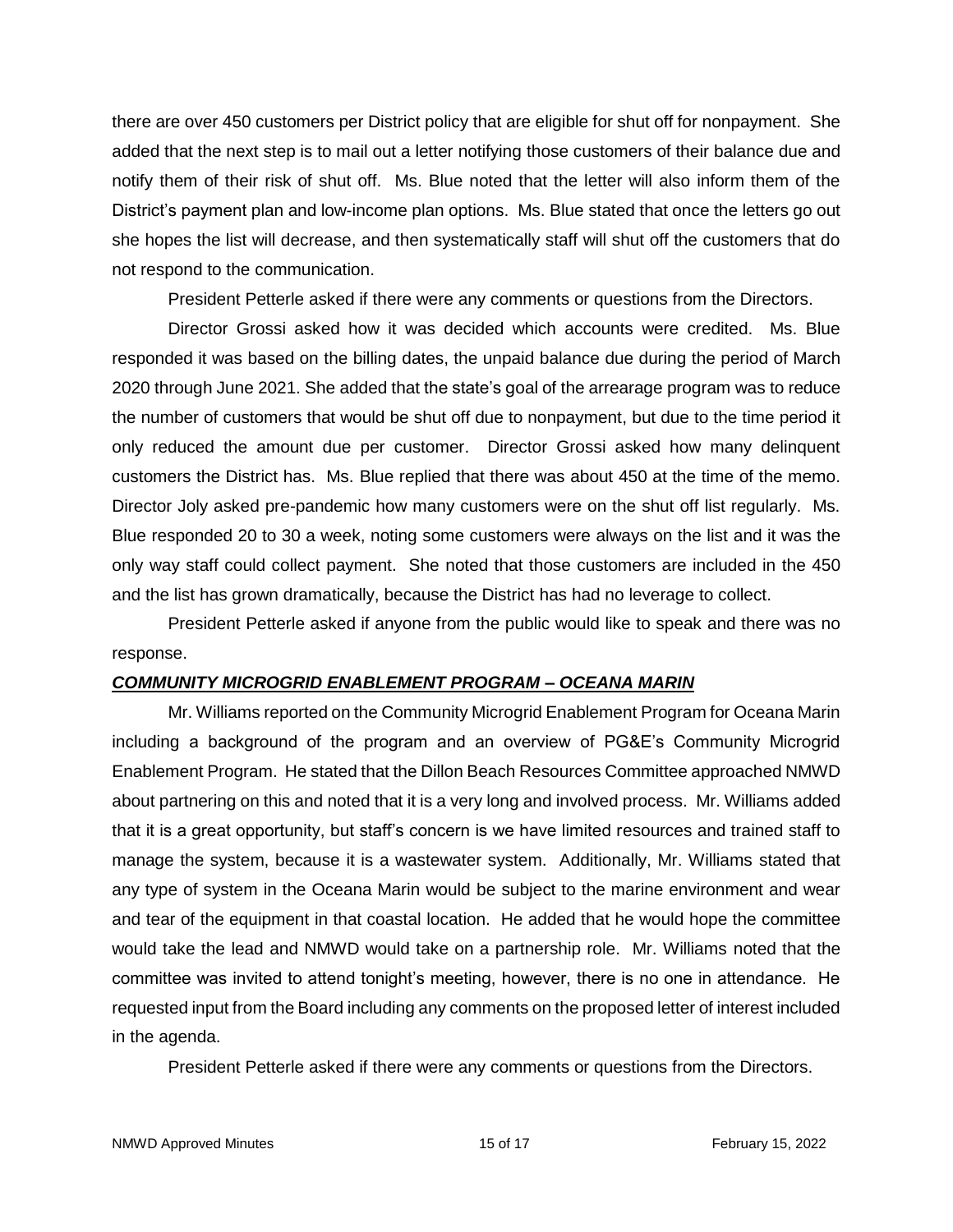Director Grossi stated that he doesn't want the District to get in the lead position, noting it is a big responsibility and not our expertise. He added that we are not in the position to set this up for the whole community, even though with our standing and size of operation people look at us to do that. Mr. Williams agreed, noting depending on the level of involvement it could also impact the rate payers. He added that, if the project moves forward likely a MOU would be required identifying responsibilities and the District will only act as a partner.

President Petterle asked if anyone from the public would like to speak and there was no response.

### *NBWA MEETING – FEBRUARY 4, 2022*

Director Fraites reported on the NBWA meeting that was held on February 4, 2022. He provided an update on the presentation given by Jessica Davenport from the State Coastal Conservancy on the State Route 37 Baylands Group. Director Fraites stated that the focus was on integrating transportation; restoration planning; protecting and enhancing ecosystem function; and promoting landscape-scale resistance. He added that there is major work to be done to protect the wetlands. Director Fraites reported there are four alternatives for Highway 37, the main is to elevate the causeway, which is still in the discussion stage. Director Fraites also reported Senator Bill Dodd is proposing ways to treat the funding for construction, one of which includes the possibility of a toll road which is controversial, but may be the only way to pay for the project.

President Petterle asked if there were any comments or questions from the Directors.

Director Grossi stated he heard there was talk about moving the road north to Highway 121. Director Fraites replied they were nibbling on that idea along with the idea of a bridge across the bay, in addition to using berms. He noted that the causeway is the way to go since it is the same cost as the berm. Director Petterle stated that he heard talk about private funding for the project at one time. Director Fraites replied that option is no longer available. Director Petterle stated that he also heard construction would be in the next three to four years, commenting he didn't think it would be complete in ten years. Director Fraites reported that one section alone could take five years to complete. Director Petterle noted that the habitat is very sensitive. Director Fraites agreed, but something has to be done about the gridlock. Director Fraites added that he is on the committee for this project as a representative of the Audubon Society.

President Petterle asked if anyone from the public would like to speak and there was no response.

#### *MISCELLANEOUS*

The Board received the following miscellaneous items: Disbursements – Dated February

NMWD Approved Minutes **16 of 17** The Separate 16 of 17 The Separate 16 of 17 The Separate 15, 2022